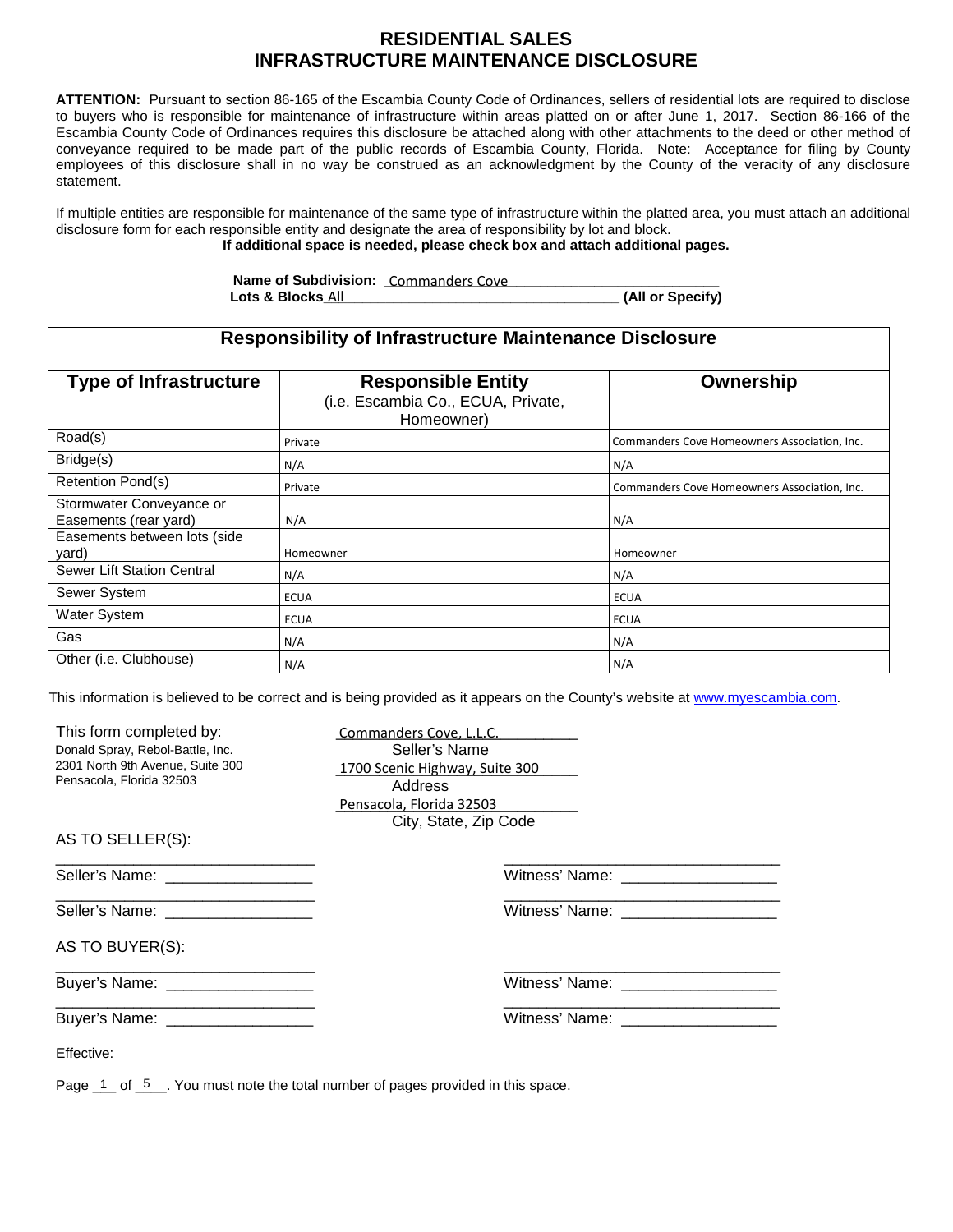| <b>LOT</b>      | <b>Type of Infrastructure</b>                      | Responsibility | Ownership |
|-----------------|----------------------------------------------------|----------------|-----------|
| Lot 1, Block A  | 5' utility easement along frontage R/W             | Homeowner      | Homeowner |
|                 | 5' drainage easement along side                    | Homeowner      | Homeowner |
|                 | 1' non-access easement along side                  | Homeowner      | Homeowner |
|                 | grinder pump                                       | Homeowner      | Homeowner |
|                 | 5' utility easement along frontage R/W             | Homeowner      | Homeowner |
| Lot 2, Block A  | 5' drainage easement along side                    | Homeowner      | Homeowner |
|                 | grinder pump                                       | Homeowner      | Homeowner |
|                 | 5' utility easement along frontage R/W             | Homeowner      | Homeowner |
| Lot 3, Block A  | 5' drainage easement along side                    | Homeowner      | Homeowner |
|                 | grinder pump                                       | Homeowner      | Homeowner |
|                 | 5' utility easement along frontage R/W             | Homeowner      | Homeowner |
| Lot 4, Block A  | 5' drainage easement along side                    | Homeowner      | Homeowner |
|                 | grinder pump                                       | Homeowner      | Homeowner |
|                 | 5' utility easement along frontage R/W             | Homeowner      | Homeowner |
| Lot 5, Block A  | 5' drainage easement along side                    | Homeowner      | Homeowner |
|                 | grinder pump                                       | Homeowner      | Homeowner |
|                 | 5' utility easement along frontage R/W             | Homeowner      | Homeowner |
| Lot 6, Block A  | 5' drainage easement along side                    | Homeowner      | Homeowner |
|                 | grinder pump                                       | Homeowner      | Homeowner |
|                 | 5' utility easement along frontage R/W             | Homeowner      | Homeowner |
| Lot 7, Block A  | 5' drainage easement along side                    | Homeowner      | Homeowner |
|                 | grinder pump                                       | Homeowner      | Homeowner |
|                 | 5' utility easement along frontage R/W             | Homeowner      | Homeowner |
| Lot 8, Block A  | 5' drainage easement along side                    | Homeowner      | Homeowner |
|                 | grinder pump                                       | Homeowner      | Homeowner |
|                 | 5' utility easement along frontage R/W             | Homeowner      | Homeowner |
| Lot 9, Block A  | 5' drainage easement along side                    | Homeowner      | Homeowner |
|                 | grinder pump                                       | Homeowner      | Homeowner |
|                 | 5' utility easement along frontage R/W             | Homeowner      | Homeowner |
| Lot 10, Block A | 5' drainage easement along side                    | Homeowner      | Homeowner |
|                 | grinder pump                                       | Homeowner      | Homeowner |
|                 | 5' utility easement along frontage R/W             | Homeowner      | Homeowner |
| Lot 11, Block A | 5' drainage easement along side                    | Homeowner      | Homeowner |
|                 | grinder pump                                       | Homeowner      | Homeowner |
|                 | 5' utility easement along frontage R/W             | Homeowner      | Homeowner |
| Lot 12, Block A | 5' drainage easement along side                    | Homeowner      | Homeowner |
|                 | grinder pump                                       | Homeowner      | Homeowner |
|                 | 5' utility easement along frontage R/W             | Homeowner      | Homeowner |
|                 | Lot 13, Block A $ 5'$ drainage easement along side | Homeowner      | Homeowner |
|                 | grinder pump                                       | Homeowner      | Homeowner |
|                 | 5' utility easement along frontage R/W             | Homeowner      | Homeowner |
| Lot 14, Block A | 5' drainage easement along side                    | Homeowner      | Homeowner |
|                 | grinder pump                                       | Homeowner      | Homeowner |
|                 | 5' utility easement along frontage R/W             | Homeowner      | Homeowner |
| Lot 15, Block A | 5' drainage easement along side                    | Homeowner      | Homeowner |
|                 | grinder pump                                       | Homeowner      | Homeowner |
|                 | 5' utility easement along frontage R/W             | Homeowner      | Homeowner |
| Lot 16, Block A | 5' drainage easement along side                    | Homeowner      | Homeowner |
|                 | grinder pump                                       | Homeowner      | Homeowner |
| Lot 17, Block A | 5' utility easement along frontage R/W             | Homeowner      | Homeowner |
|                 | 5' drainage easement along side                    | Homeowner      | Homeowner |
|                 | grinder pump                                       | Homeowner      | Homeowner |
|                 | 5' utility easement along frontage R/W             | Homeowner      | Homeowner |
| Lot 18, Block A | 5' drainage easement along side                    | Homeowner      | Homeowner |
|                 | grinder pump                                       | Homeowner      | Homeowner |
|                 | 10' utility easement along frontage R/W            | Homeowner      | Homeowner |
| Lot 19, Block A | 5' drainage easement along side                    | Homeowner      | Homeowner |
|                 | grinder pump                                       | Homeowner      | Homeowner |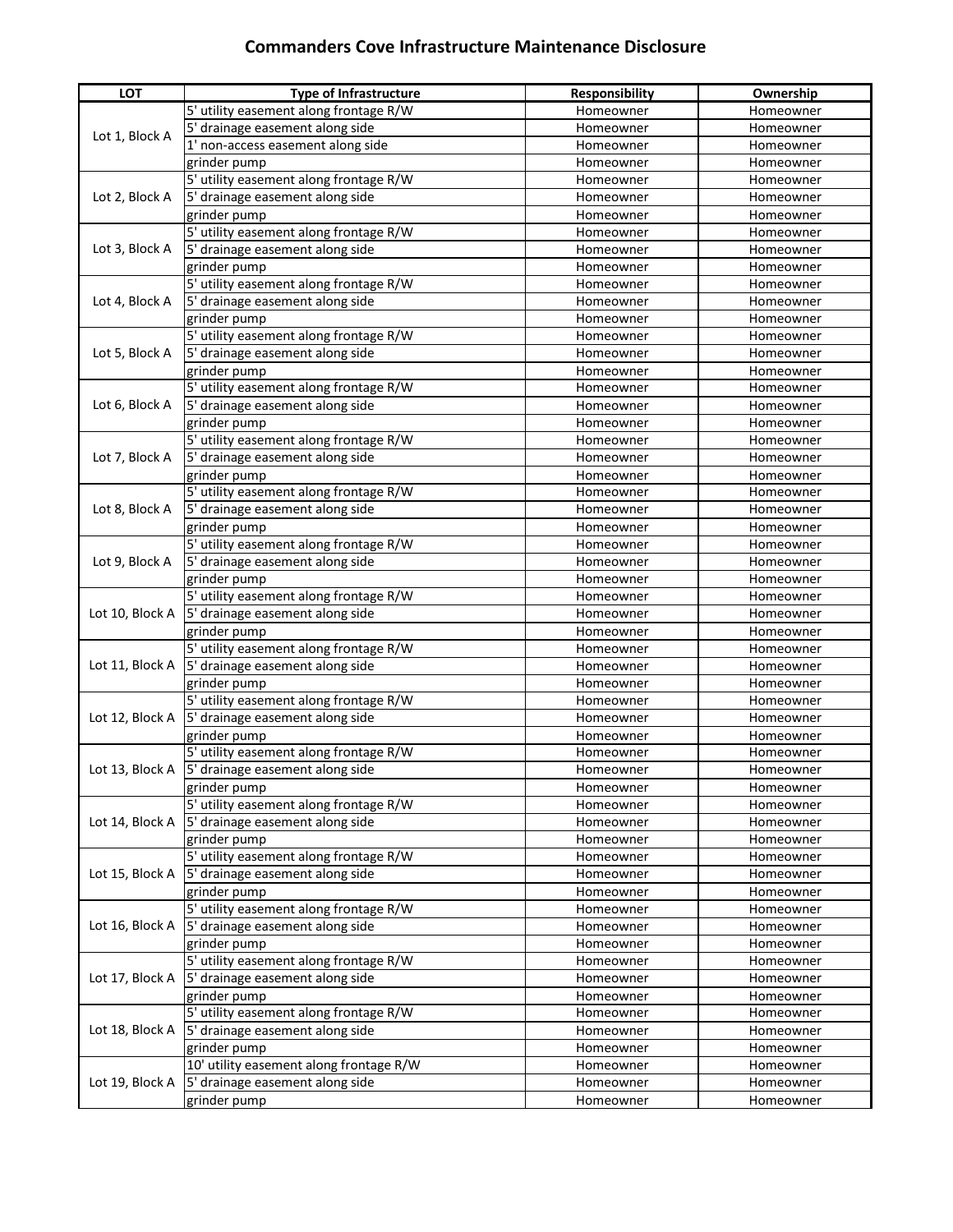| LOT             | <b>Type of Infrastructure</b>                                                    | <b>Responsibility</b>  | Ownership              |
|-----------------|----------------------------------------------------------------------------------|------------------------|------------------------|
| Lot 1, Block B  | 5' utility easement along frontage R/W                                           | Homeowner              | Homeowner              |
|                 | 5' drainage easement along side                                                  | Homeowner              | Homeowner              |
|                 | 1' non-access easement along side                                                | Homeowner              | Homeowner              |
|                 | grinder pump                                                                     | Homeowner              | Homeowner              |
|                 | 10' utility easement along frontage R/W                                          | Homeowner              | Homeowner              |
| Lot 2, Block B  | 5' drainage easement along side                                                  | Homeowner              | Homeowner              |
|                 | grinder pump                                                                     | Homeowner              | Homeowner              |
|                 | 10' utility easement along frontage R/W                                          | Homeowner              | Homeowner              |
| Lot 3, Block B  | 5' drainage easement along side                                                  | Homeowner              | Homeowner              |
|                 | grinder pump                                                                     | Homeowner              | Homeowner              |
|                 | 10' utility easement along frontage R/W                                          | Homeowner              | Homeowner              |
| Lot 4, Block B  | 5' drainage easement along side                                                  | Homeowner              | Homeowner              |
|                 | grinder pump                                                                     | Homeowner              | Homeowner              |
|                 | 10' utility easement along frontage R/W                                          | Homeowner              | Homeowner              |
| Lot 5, Block B  | 5' drainage easement along side                                                  | Homeowner              | Homeowner              |
|                 | grinder pump                                                                     | Homeowner              | Homeowner              |
|                 | 5' utility easement along frontage R/W                                           | Homeowner              | Homeowner              |
| Lot 6, Block B  | 5' drainage easement along side                                                  | Homeowner              | Homeowner              |
|                 | grinder pump                                                                     | Homeowner              | Homeowner              |
|                 | 5' utility easement along frontage R/W                                           | Homeowner              | Homeowner              |
| Lot 7, Block B  | 5' drainage easement along side                                                  | Homeowner              | Homeowner              |
|                 | grinder pump                                                                     | Homeowner              | Homeowner              |
|                 | 5' utility easement along frontage R/W                                           | Homeowner              | Homeowner              |
| Lot 8, Block B  | 5' drainage easement along side                                                  | Homeowner              | Homeowner              |
|                 | grinder pump                                                                     | Homeowner              | Homeowner              |
|                 | 5' utility easement along frontage R/W                                           | Homeowner              | Homeowner              |
| Lot 9, Block B  | 5' drainage easement along side                                                  | Homeowner              | Homeowner              |
|                 | grinder pump                                                                     | Homeowner              | Homeowner              |
|                 | 5' utility easement along frontage R/W                                           | Homeowner              | Homeowner              |
| Lot 10, Block B | 5' drainage easement along side                                                  | Homeowner              | Homeowner              |
|                 | grinder pump                                                                     | Homeowner              | Homeowner              |
|                 | 5' utility easement along frontage R/W                                           | Homeowner              | Homeowner              |
| Lot 11, Block B | 5' drainage easement along side                                                  | Homeowner              | Homeowner              |
|                 | grinder pump                                                                     | Homeowner              | Homeowner              |
|                 | 5' utility easement along frontage R/W                                           | Homeowner              | Homeowner              |
| Lot 12, Block B | 5' drainage easement along side                                                  | Homeowner              | Homeowner              |
|                 | grinder pump                                                                     | Homeowner              | Homeowner              |
|                 | 5' utility easement along frontage R/W                                           | Homeowner              | Homeowner              |
|                 | Lot 13, Block B   5' drainage easement along side                                | Homeowner              | Homeowner              |
|                 | grinder pump                                                                     | Homeowner              | Homeowner              |
|                 | 5' utility easement along frontage R/W                                           | Homeowner              | Homeowner              |
| Lot 14, Block B | 5' drainage easement along side                                                  | Homeowner              | Homeowner              |
|                 | grinder pump                                                                     | Homeowner              | Homeowner              |
|                 | 5' utility easement along frontage R/W                                           | Homeowner              | Homeowner              |
| Lot 15, Block B | 5' drainage easement along side                                                  | Homeowner              | Homeowner              |
|                 | grinder pump<br>5' utility easement along frontage R/W                           | Homeowner              | Homeowner              |
|                 | 5' drainage easement along side & rear                                           | Homeowner              | Homeowner              |
| Lot 16, Block B |                                                                                  | Homeowner              | Homeowner              |
|                 | grinder pump                                                                     | Homeowner              | Homeowner              |
| Lot 17, Block B | 5' utility easement along frontage R/W<br>5' drainage easement along side & rear | Homeowner              | Homeowner              |
|                 | grinder pump                                                                     | Homeowner<br>Homeowner | Homeowner<br>Homeowner |
|                 |                                                                                  |                        |                        |
| Lot 18, Block B | 5' utility easement along frontage R/W<br>5' drainage easement along side        | Homeowner<br>Homeowner | Homeowner<br>Homeowner |
|                 | grinder pump                                                                     | Homeowner              | Homeowner              |
|                 | 5' utility easement along frontage R/W                                           | Homeowner              | Homeowner              |
| Lot 19, Block B | 5' drainage easement along side                                                  | Homeowner              | Homeowner              |
|                 |                                                                                  |                        |                        |
|                 | grinder pump                                                                     | Homeowner              | Homeowner              |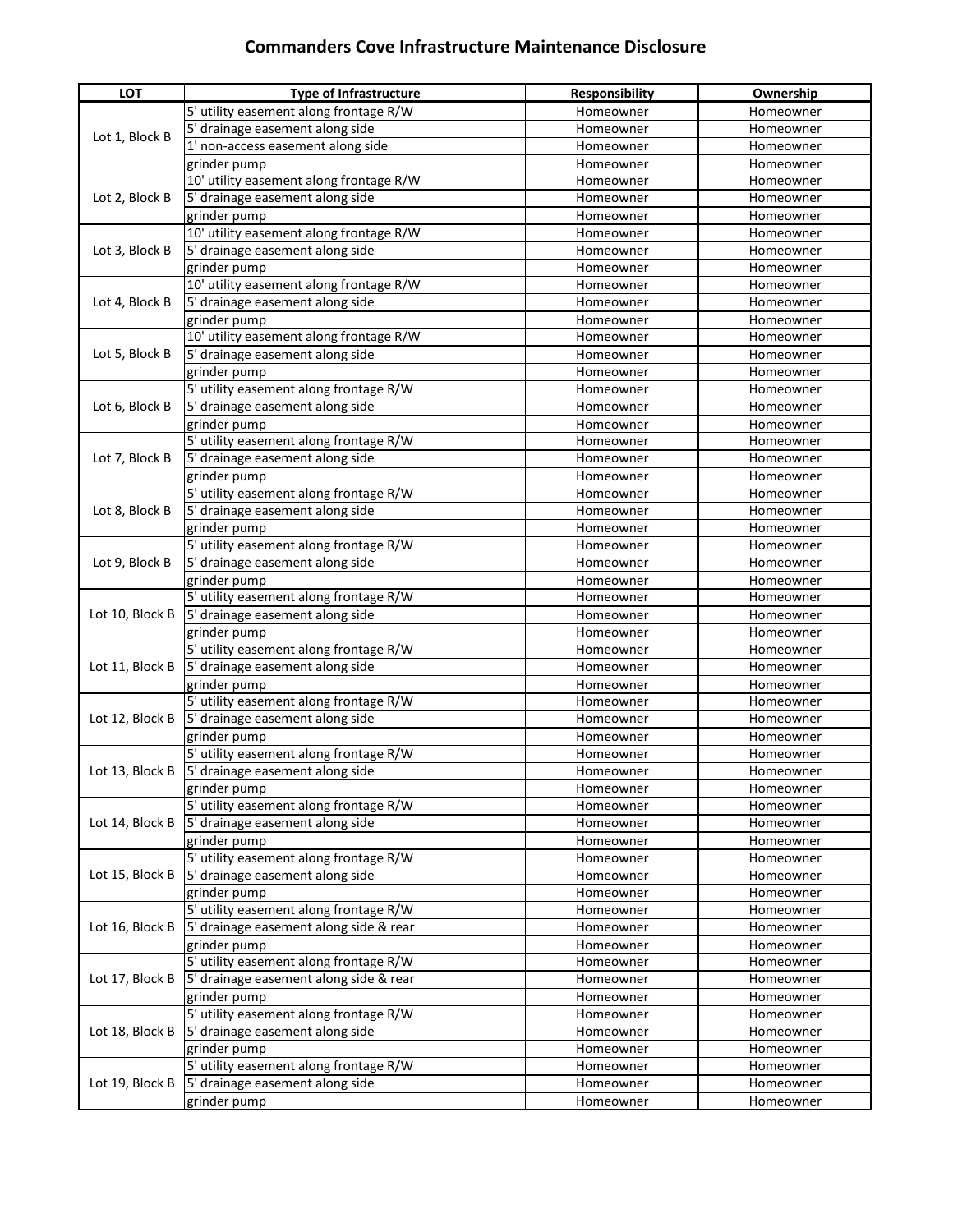| LOT             | <b>Type of Infrastructure</b>          | Responsibility | Ownership |
|-----------------|----------------------------------------|----------------|-----------|
| Lot 20, Block B | 5' utility easement along frontage R/W | Homeowner      | Homeowner |
|                 | 5' drainage easement along side        | Homeowner      | Homeowner |
|                 | grinder pump                           | Homeowner      | Homeowner |
| Lot 21, Block B | 5' utility easement along frontage R/W | Homeowner      | Homeowner |
|                 | 5' drainage easement along side        | Homeowner      | Homeowner |
|                 | grinder pump                           | Homeowner      | Homeowner |
|                 | 5' utility easement along frontage R/W | Homeowner      | Homeowner |
| Lot 1, Block C  | 5' drainage easement along side        | Homeowner      | Homeowner |
|                 | grinder pump                           | Homeowner      | Homeowner |
|                 | 5' utility easement along frontage R/W | Homeowner      | Homeowner |
| Lot 2, Block C  | 5' drainage easement along side        | Homeowner      | Homeowner |
|                 | grinder pump                           | Homeowner      | Homeowner |
|                 | 5' utility easement along frontage R/W | Homeowner      | Homeowner |
| Lot 3, Block C  | 5' drainage easement along side        | Homeowner      | Homeowner |
|                 | grinder pump                           | Homeowner      | Homeowner |
|                 | 5' utility easement along frontage R/W | Homeowner      | Homeowner |
| Lot 4, Block C  | 5' drainage easement along side        | Homeowner      | Homeowner |
|                 | grinder pump                           | Homeowner      | Homeowner |
|                 | 5' utility easement along frontage R/W | Homeowner      | Homeowner |
| Lot 5, Block C  | 5' drainage easement along side        | Homeowner      | Homeowner |
|                 | grinder pump                           | Homeowner      | Homeowner |
|                 | 5' utility easement along frontage R/W | Homeowner      | Homeowner |
| Lot 6, Block C  | 5' drainage easement along side        | Homeowner      | Homeowner |
|                 | grinder pump                           | Homeowner      | Homeowner |
|                 | 5' utility easement along frontage R/W | Homeowner      | Homeowner |
| Lot 7, Block C  | 5' drainage easement along side        | Homeowner      | Homeowner |
|                 | grinder pump                           | Homeowner      | Homeowner |
|                 | 5' utility easement along frontage R/W | Homeowner      | Homeowner |
| Lot 8, Block C  | 5' drainage easement along side        | Homeowner      | Homeowner |
|                 | grinder pump                           | Homeowner      | Homeowner |
|                 | 5' utility easement along frontage R/W | Homeowner      | Homeowner |
| Lot 9, Block C  | 5' drainage easement along side        | Homeowner      | Homeowner |
|                 | grinder pump                           | Homeowner      | Homeowner |
|                 | 5' utility easement along frontage R/W | Homeowner      | Homeowner |
| Lot 10, Block C | 5' drainage easement along side        | Homeowner      | Homeowner |
|                 | grinder pump                           | Homeowner      | Homeowner |
|                 | 5' utility easement along frontage R/W | Homeowner      | Homeowner |
| Lot 11, Block C | 5' drainage easement along side        | Homeowner      | Homeowner |
|                 | grinder pump                           | Homeowner      | Homeowner |
|                 | 5' utility easement along frontage R/W | Homeowner      | Homeowner |
|                 | 5' drainage easement along side        | Homeowner      | Homeowner |
| Lot 12, Block C | grinder pump                           | Homeowner      | Homeowner |
|                 | 10' ECUA utility easement              | <b>ECUA</b>    | Homeowner |
|                 | 5' utility easement along frontage R/W | Homeowner      | Homeowner |
| Lot 13, Block C | 5' drainage easement along side        | Homeowner      | Homeowner |
|                 | grinder pump                           | Homeowner      | Homeowner |
|                 | 10' ECUA utility easement              | <b>ECUA</b>    | Homeowner |
| Lot 14, Block C | 5' utility easement along frontage R/W | Homeowner      | Homeowner |
|                 | 5' drainage easement along side        | Homeowner      | Homeowner |
|                 | grinder pump                           | Homeowner      | Homeowner |
| Lot 15, Block C | 5' utility easement along frontage R/W | Homeowner      | Homeowner |
|                 | 5' drainage easement along side        | Homeowner      | Homeowner |
|                 | grinder pump                           | Homeowner      | Homeowner |
|                 | 5' utility easement along frontage R/W | Homeowner      | Homeowner |
| Lot 16, Block C | 5' drainage easement along side        | Homeowner      | Homeowner |
|                 | grinder pump                           | Homeowner      | Homeowner |
|                 | 5' utility easement along frontage R/W | Homeowner      | Homeowner |
| Lot 17, Block C | 5' drainage easement along side        | Homeowner      | Homeowner |
|                 | grinder pump                           | Homeowner      | Homeowner |